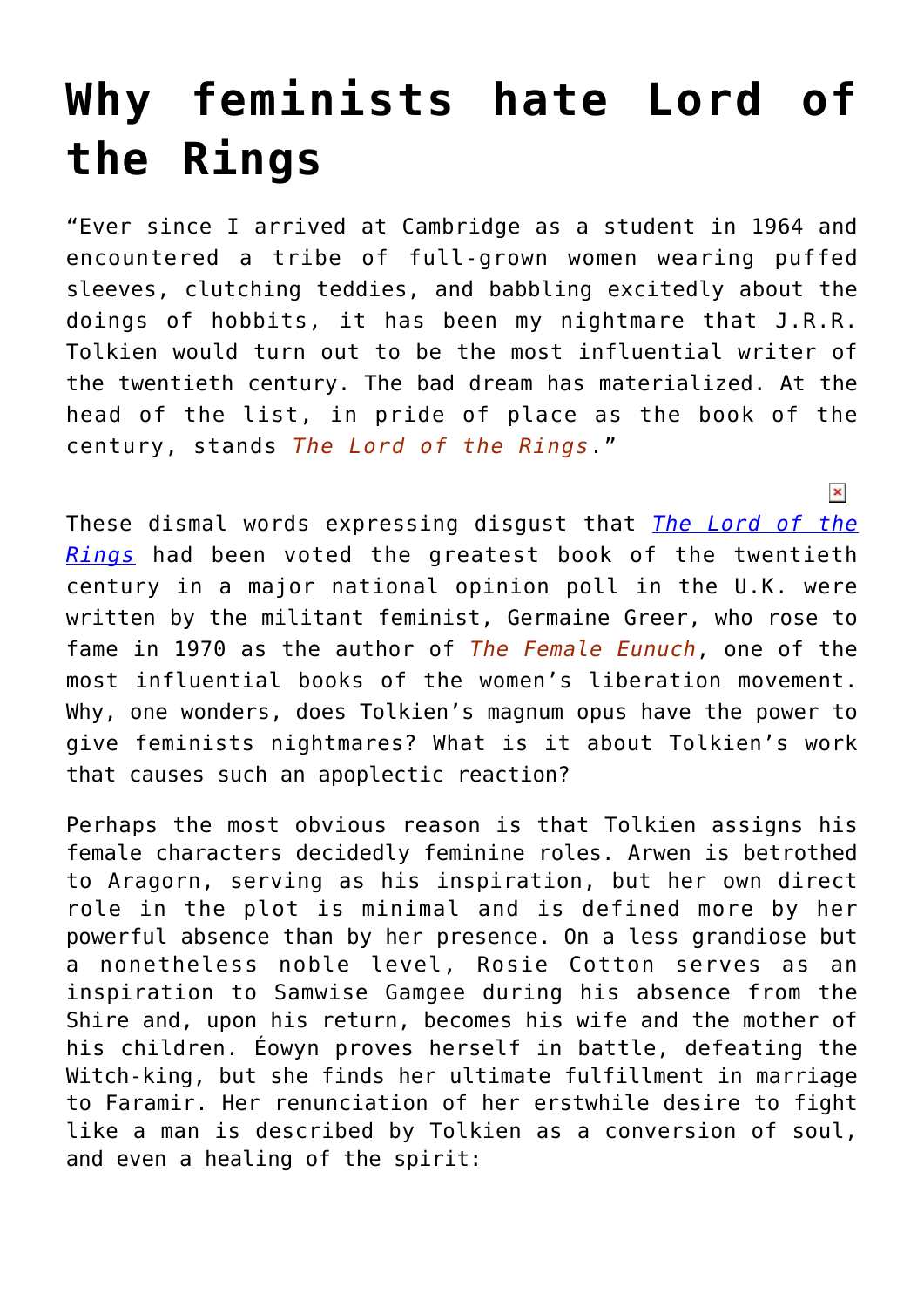*Then the heart of Éowyn changed, or else at last she understood it. And suddenly her winter passed, and the sun shone on her. 'I stand in Minas Anor, the Tower of the Sun,' she said; 'and behold! the Shadow has departed! I will be a shieldmaiden no longer, nor vie with the great Riders, nor take joy only in the songs of slaying. I will be a healer, and love all things that grow and are not barren.*

Although Éowyn's embrace of fertility and her willing surrender to Faramir's love are guaranteed to outrage the feminist reader, it would be a gross and grotesque error to see her change of heart as a defeat of her powers as a woman. Her status as the slayer of the Witch-king is not diminished, nor is the fact that the Witch-king's defeat could only be accomplished by a woman negated. There is indeed a religious significance in Éowyn's victory over Sauron's evil emissary. In her triumph, she parallels the role of the Blessed Virgin in the crushing of the head of the serpent. In this context it is significant that Tolkien agreed with a friend who had compared the image of Galadriel, another significant female figure in *The Lord of the Rings*, to that of the Virgin Mary. Tolkien confessed that "all [his] own small perception of beauty both in majesty and simplicity [were] founded" on his love for the Virgin Mother of Christ.

In the symbolic parallel of the roles of Éowyn and Galadriel to that of the Blessed Virgin, we see the reverence and respect with which Tolkien holds his female characters. Such reverence and such respect throw into confusion the efforts of feminists to cast the author of *The Lord of the Rings* in the role of the male chauvinist who seeks to trample roughshod on the rights of women. His weakness, if indeed it is a weakness, is not that he looks down on women, but that he places them on a pedestal above his head. His crime, if it is a crime, is that he bestows upon his female characters a dignity that is